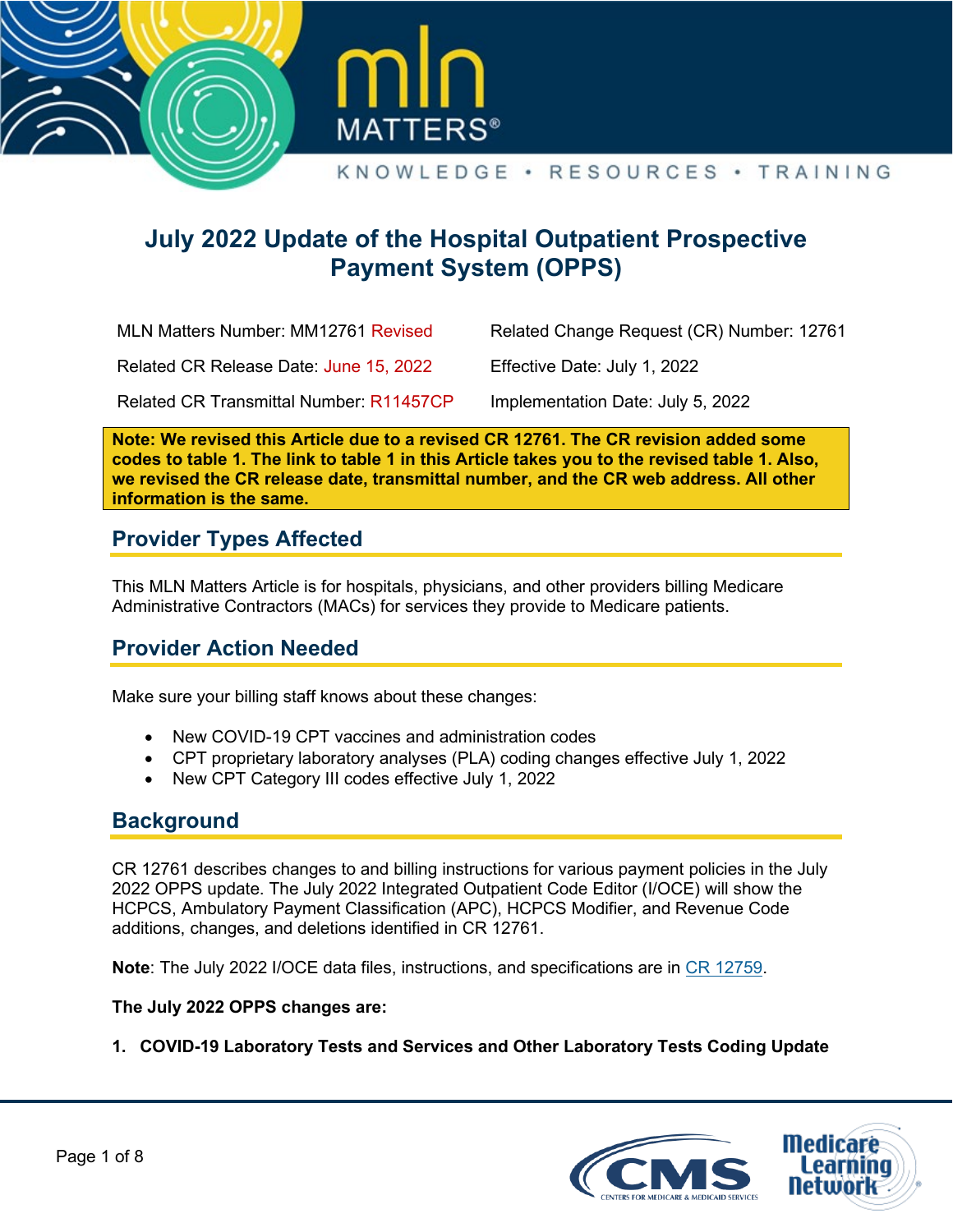Since February 2020, CMS has recognized several COVID-19 laboratory tests and related services. Those codes and their OPPS status indicators are listed in Table 1 [of CR 12761.](https://www.cms.gov/files/document/r11457CP.pdf#page=9) The codes, short descriptors, and status indicators are also in the [July 2022 OPPS Addendum B.](https://www.cms.gov/Medicare/Medicare-Fee-for-Service-Payment/HospitalOutpatientPPS/Addendum-A-and-Addendum-B-Updates)

#### **2. Over the Counter (OTC) COVID-19 Test Demonstration**

In response to the COVID-19 Public Health Emergency (PHE), we're implementing the Medicare Payment for OTC COVID-19 Tests Demonstration (the demonstration) to cover and pay for OTC COVID-19 tests for eligible Medicare patients.

We established the Level II HCPCS code K1034 as payable for all eligible providers under the demonstration. This code represents a quantity of 1 single test and is inclusive of all types of FDA-approved, authorized, or cleared COVID-19 tests intended for self-administration and where the specimen is self-collected. K1034 was effective on April 4, 2022, and will remain effective for dates of service (DOS) through the end of the COVID-19 PHE.

K1034 is listed in Table 2 [of CR 12761](https://www.cms.gov/files/document/r11457CP.pdf#page=12) along with its OPPS status indicator.

#### **3. New COVID-19 CPT Vaccines and Administration Codes**

The American Medical Association (AMA) has been issuing unique CPT Category I codes which are developed based on collaboration between us and the CDC, for which the COVID-19 vaccine as well as administration codes are unique to each such vaccine and dose. These codes are effective upon getting Emergency Use Authorization (EUA) or FDA approval.

On March 7, 2022, the AMA released 2 new CPT Category I codes, including 91309, which describes an additional presentation of the Moderna COVID-19 vaccine for booster vaccination doses; and 0094A, an affiliated code for administration of the booster dose.

We identify an effective date of March 29, 2022, for code 0094A, which corresponds to FDA EUAs and approvals. Code 91309 is also effective March 29, 2022.

Effective March 29, 2022, CPT code 0094A is assigned to status indicator S (Procedure or Service, Not Discounted When Multiple, separate APC assignment) and APC 9398 (COVID-19 Vaccine Admin Dose 2 of 2, Single Dose Product or Additional Dose) in the July 2022 I/OCE update. Also, effective March 29, 2022, CPT code 91309 is assigned to status indicator L (Not paid under OPPS. Paid at reasonable cost; not subject to deductible or coinsurance) in the July 2022 I/OCE update.

Patient cost sharing doesn't apply to the new vaccine and administration code.

On April 26, 2022, the AMA released 3 new CPT Category I codes: Sanofi Pasteur booster vaccine for adults 18 years of age and older (91310) and its associated administration code (0104A), as well as Pfizer booster code 0074A for patients 5 to 11 years old. These codes will be available for use once they get an EUA or FDA approval.

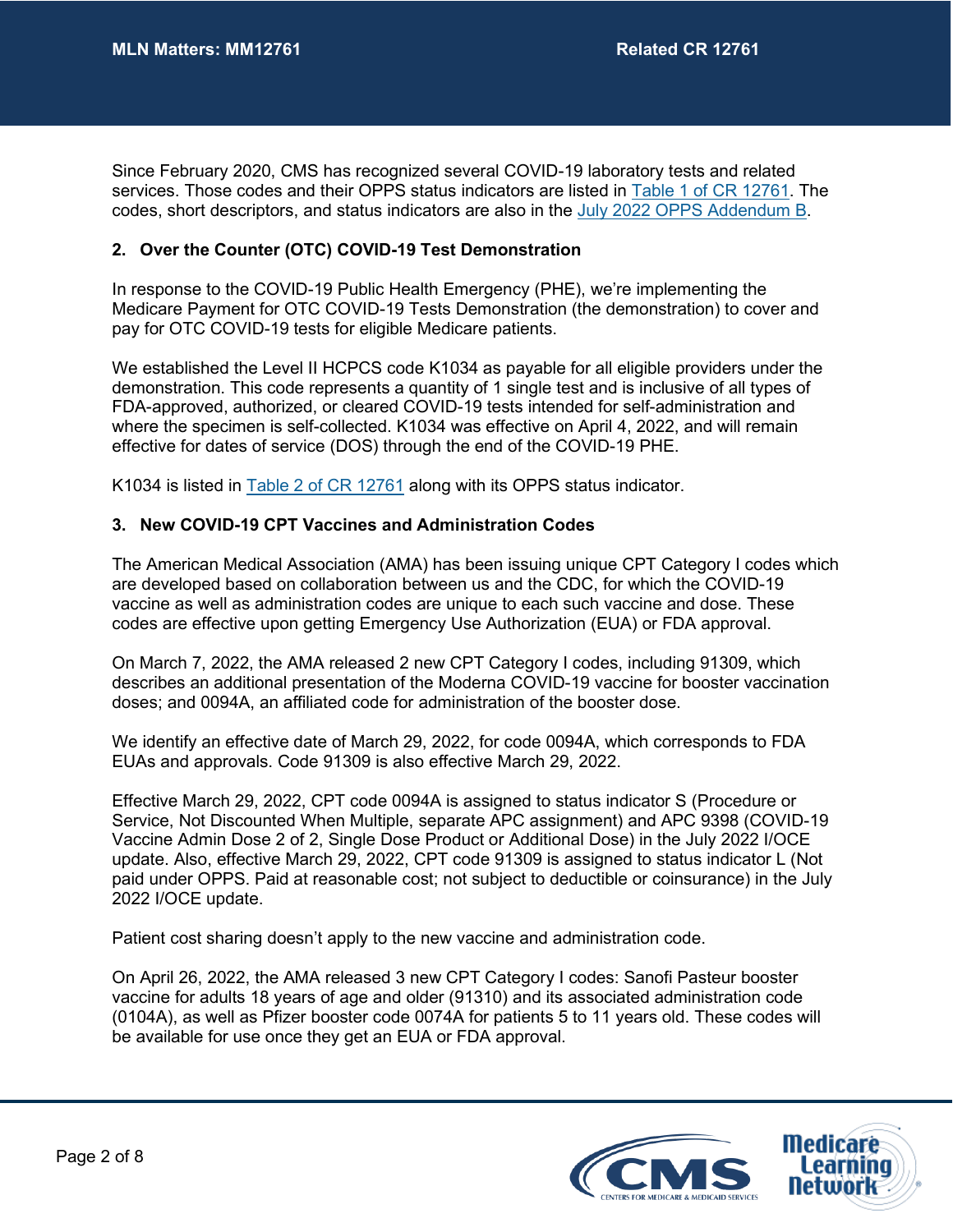Table 3 [of CR 12761](https://www.cms.gov/files/document/r11457CP.pdf#page=12) lists the long descriptors for these codes. Their short descriptors, status indicators, and payment rates (where applicable) are in the [July 2022 OPPS Addendum B.](https://www.cms.gov/Medicare/Medicare-Fee-for-Service-Payment/HospitalOutpatientPPS/Addendum-A-and-Addendum-B-Updates)

#### **4. CPT Proprietary Laboratory Analyses (PLA) Coding Changes Effective July 1, 2022**

The AMA CPT Editorial Panel established 9 new PLA codes, including CPT codes 0323U through 0331U, effective July 1, 2022. Table 4 [of CR 12761](https://www.cms.gov/files/document/r11457CP.pdf#page=18) lists the long descriptors and status indicators for these codes, which have been added to the July 2022 I/OCE with an effective date of July 1, 2022. These 9 codes, along with their short descriptors and status indicators, are in the [July 2022 OPPS Addendum B.](https://www.cms.gov/Medicare/Medicare-Fee-for-Service-Payment/HospitalOutpatientPPS/Addendum-A-and-Addendum-B-Updates)

#### **5. Advanced Diagnostic Laboratory Tests (ADLTs) Under the Clinical Laboratory Fee Schedule (CLFS)**

On March 24, 2022, we announced the approval of 1 laboratory test as an ADLT under paragraph (1) of the definition of an ADLT in [42 CFR 414.502.](https://www.govinfo.gov/content/pkg/CFR-2016-title42-vol3/pdf/CFR-2016-title42-vol3-sec414-502.pdf) This laboratory test is in [Table 5](https://www.cms.gov/files/document/r11457CP.pdf#page=20) [of CR 12761.](https://www.cms.gov/files/document/r11457CP.pdf#page=20)

Based on the ADLT designation, we revised the OPPS status indicator for HCPCS code 0108U to A (Not paid under OPPS. Paid by MACs under a fee schedule or payment system other than OPPS), effective July 1, 2022. However, because the ADLT designation was made in March 2022, it was too late to include this change in the April 2022 I/OCE release and the April 2022 OPPS update. So, it's included in the July 2022 I/OCE release with an effective date of March 24, 2022.

For the latest list of ADLT-approved tests under the CLFS, view [the ADLT page.](https://www.cms.gov/files/document/advanced-diagnostic-laboratory-tests-under-medicare-clfs.pdf)

#### **6. New CPT Category III Codes Effective July 1, 2022**

The AMA releases CPT Category III codes twice per year:

- In January, for implementation beginning the following July
- In July, for implementation beginning the following January

For the July 2022 update, we're implementing 24 new CPT Category III codes released by the AMA in January 2022 for implementation on July 1, 2022. The status indicators and APC assignments for these codes are listed in Table 6 [of CR 12761.](https://www.cms.gov/files/document/r11457CP.pdf#page=20) CPT codes 0714T through 0737T have been added to the July 2022 I/OCE with an effective date of July 1, 2022. These codes, along with their short descriptors, status indicators, and payment rates (where applicable) are also in the [July 2022 OPPS Addendum B.](https://www.cms.gov/Medicare/Medicare-Fee-for-Service-Payment/HospitalOutpatientPPS/Addendum-A-and-Addendum-B-Updates)

#### **7. Procedures Assigned to New Technology APCs**

#### **a. The Optellum Lung Cancer Prediction (LCP) Procedure**

The AMA is establishing the new CPT code 0721T to describe the Optellum LCP service, which applies an algorithm to a patient's Computed Tomography (CT) scan to produce a raw risk

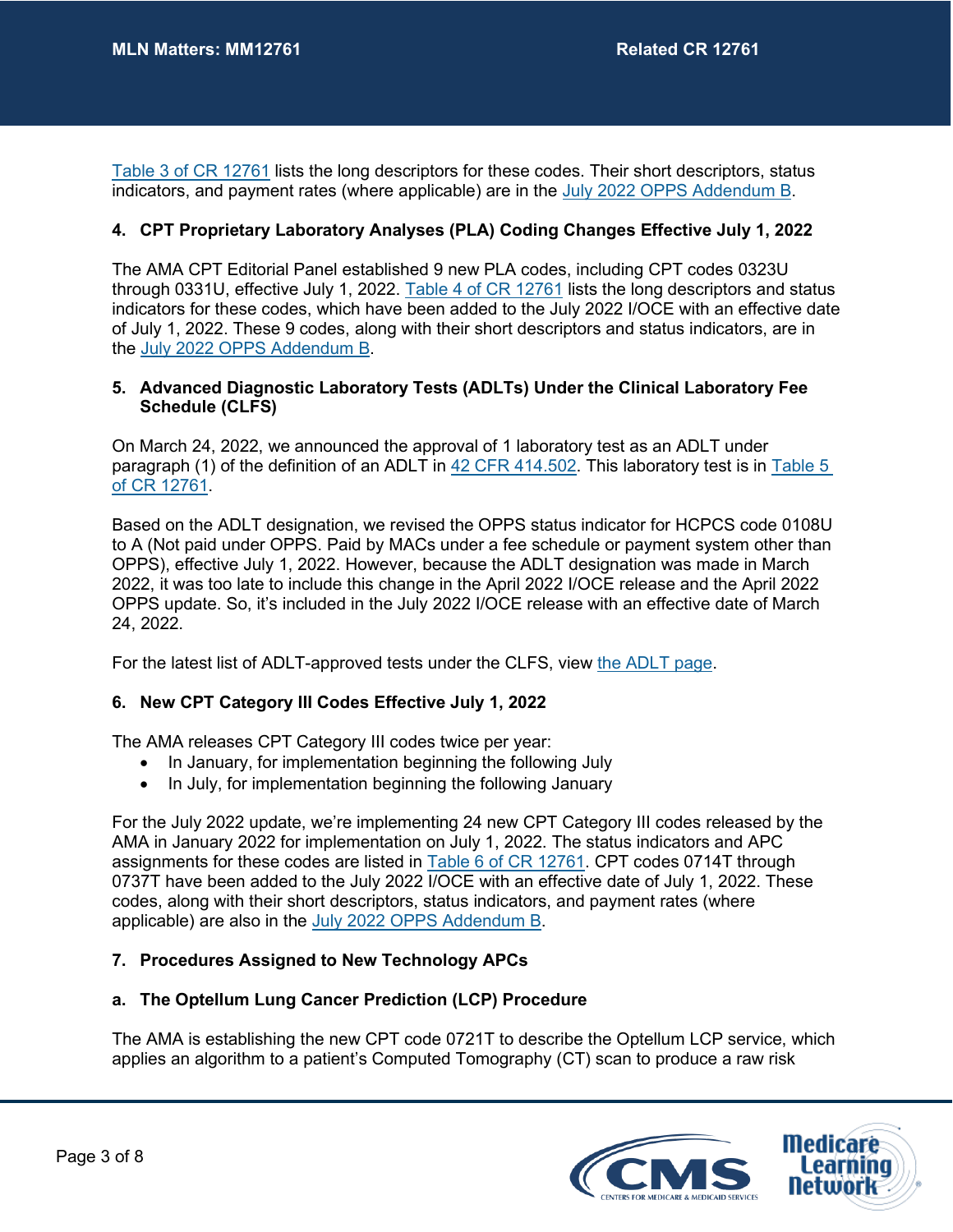score for a patient's pulmonary module. The physician uses the risk score to quantify the risk of lung cancer and to help determine whether to refer the patient to a pulmonologist. We assigned this service to status indicator S (Procedure or Service, Not Discounted When Multiple, separate APC assignment), APC 1508 (New Technology – Level 8 (\$600-\$700)), effective July 1, 2022.

#### **b. The Quantitative Magnetic Resonance Cholangiopancreatography (QMRCP) Procedure**

The AMA is establishing the new CPT code 0723T to describe the QMRCP service, which performs a quantitative assessment of the biliary tree and gallbladder to produce a 3- Dimensional reconstruction of the biliary tree and pancreatic duct. It also provides precise quantitative information of biliary tree volume and duct metrics. We assign this service to status indicator S (Procedure or Service, Not Discounted When Multiple, separate APC assignment), APC 1508 (New Technology – Level 11 (\$900-\$1,000)), effective July 1, 2022.

Table 7 [of CR 12761](https://www.cms.gov/files/document/r11457CP.pdf#page=22) lists the official long descriptors, status indicators, and APC assignments for CPT codes 0721T and 0723T. These codes, along with their short descriptors, status indicators, and payment rates (where applicable) are also in the [July 2022 update of OPPS](https://www.cms.gov/Medicare/Medicare-Fee-for-Service-Payment/HospitalOutpatientPPS/Addendum-A-and-Addendum-B-Updates)  [Addendum B.](https://www.cms.gov/Medicare/Medicare-Fee-for-Service-Payment/HospitalOutpatientPPS/Addendum-A-and-Addendum-B-Updates)

#### **c. Retinal Prosthesis Implant Procedure – Status Indicators and APC Assignments for the Argus II Device, the Argus II Implantation Procedure, and the Argus II Programming Procedures**

We've determined that the Argus $\circledast$  II device, which is implanted for the retinal prosthesis implant procedure, is no longer available in the marketplace. We also understand that outpatient hospital providers are no longer performing the Argus <sup>®</sup> II implantation procedure, and we understand that providers are no longer providing programming services for the Argus® II. So, we're changing the status indicators and APC assignments for CPT codes 0100T, 0472T, 0473T, and C1841. We show these in Table 8 [of CR 12761,](https://www.cms.gov/files/document/r11457CP.pdf#page=23) and the changes are effective July 1, 2022.

#### **d. CardiAMP Cell Therapy IDE Descriptor Change and APC Reassignment Retroactive to April 1, 2022**

HCPCS code C9782 (CardiAMP cell therapy IDE study) was established April 1, 2022, and assigned to APC 1574 with a status indicator T. We've revised the descriptor for HCPCS code C9782to specify the inclusion of the device. Additionally, we determined that APC 1590 most accurately accounts for the resources associated with providing CardiAMP cell therapy IDE. The revised descriptor and APC assignment are shown in Table 9 [of CR 12761.](https://www.cms.gov/files/document/r11457CP.pdf#page=23)

#### **8. Comprehensive APC (C-APC) Exclusion List Changes**

We're revising Chapter 4, [section 10.2.3 of the Medicare Claims Processing Manual](https://www.cms.gov/files/document/r11435CP.pdf#page=25) to add OTC COVID-19 tests to the C-APC exclusion list.

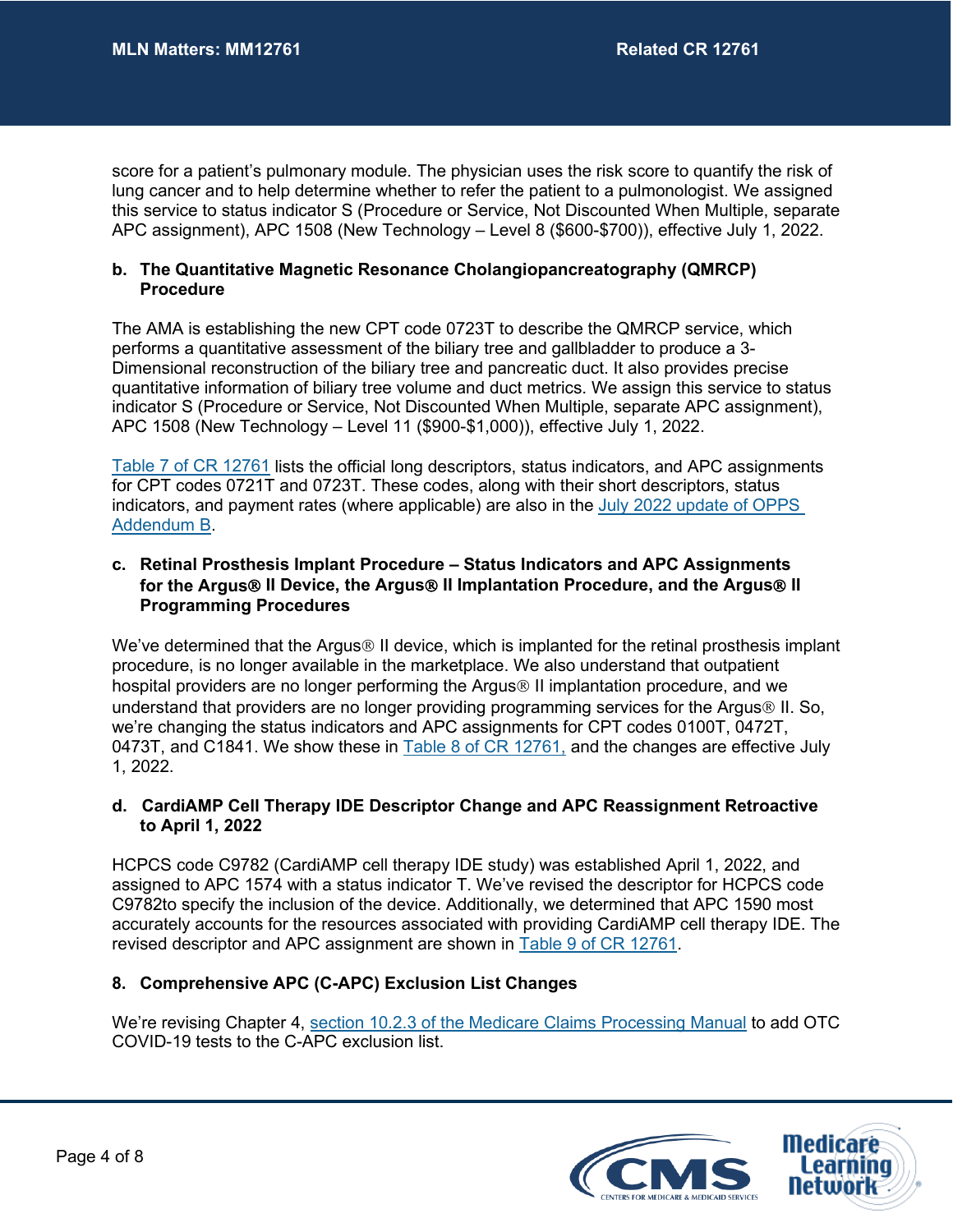**9. Drugs, Biologicals, and Radiopharmaceuticals**

#### **a. New Calendar Year (CY) 2022 HCPCS Codes and Dosage Descriptors for Certain Drugs, Biologicals, and Radiopharmaceuticals Receiving Pass-Through Status Starting July 1, 2022**

We've created 9 new HCPCS codes for reporting drugs and biologicals in the hospital outpatient setting, where there haven't previously been specific codes available, starting July 1, 2022. These drugs and biologicals will receive drug pass-through status starting July 1, 2022. These codes are in Table 10 [of CR 12761.](https://www.cms.gov/files/document/r11457CP.pdf#page=24)

#### **b. Newly Established HCPCS Codes for Drugs, Biologicals, and Radiopharmaceuticals as of July 1, 2022**

We're adding 16 new drug, biological, and radiopharmaceutical HCPCS codes, effective July 1, 2022. These codes are listed in Table 11 [of CR 12761.](https://www.cms.gov/files/document/r11457CP.pdf#page=24)

#### **c. HCPCS Code for Drugs, Biologicals, and Radiopharmaceuticals that Will Retroactively Change from Non-Payable Status to Payable Status Effective April 1, 2022**

The status indicator for HCPCS code J0879 (Injection, difelikefalin, 0.1 microgram, (for ESRD on dialysis)) effective April 1, 2022, will be changed retroactively from status indicator E2 to K in the July 2022 update. This code is in Table 12 [of CR 12761.](https://www.cms.gov/files/document/r11457CP.pdf#page=25)

#### **d. Drugs and Biologicals with Payments Based on Average Sales Price (ASP)**

For CY 2022, payment for most nonpass-through drugs, biologicals, and therapeutic radiopharmaceuticals that weren't acquired through the 340B Program is made at a single rate of ASP + 6% (or ASP + 6% of the reference product for biosimilars). Payment for nonpassthrough drugs, biologicals, and radiopharmaceuticals that were acquired under the 340B Program is made at the single rate of ASP - 22.5% (or ASP - 22.5% of the biosimilar's ASP if a biosimilar is acquired under the 340B Program), which provides payment for both the acquisition cost and pharmacy overhead costs associated with the drug, biological, or therapeutic radiopharmaceutical.

In CY 2022, a single payment of ASP + 6% for pass-through drugs, biologicals, and radiopharmaceuticals is made to provide payment for both the acquisition cost and pharmacy overhead costs of these pass-through items (or ASP + 6% of the reference product for biosimilars). We update payments for drugs and biologicals based on ASPs quarterly as later quarter ASP submissions become available.

Effective July 1, 2022, payment rates for many drugs and biologicals will change from the values published in the CY 2022 OPPS/ASC final rule with comment period, due to new ASP calculations based on sales price submissions from the  $4<sup>th</sup>$  quarter of CY 2021. In cases where

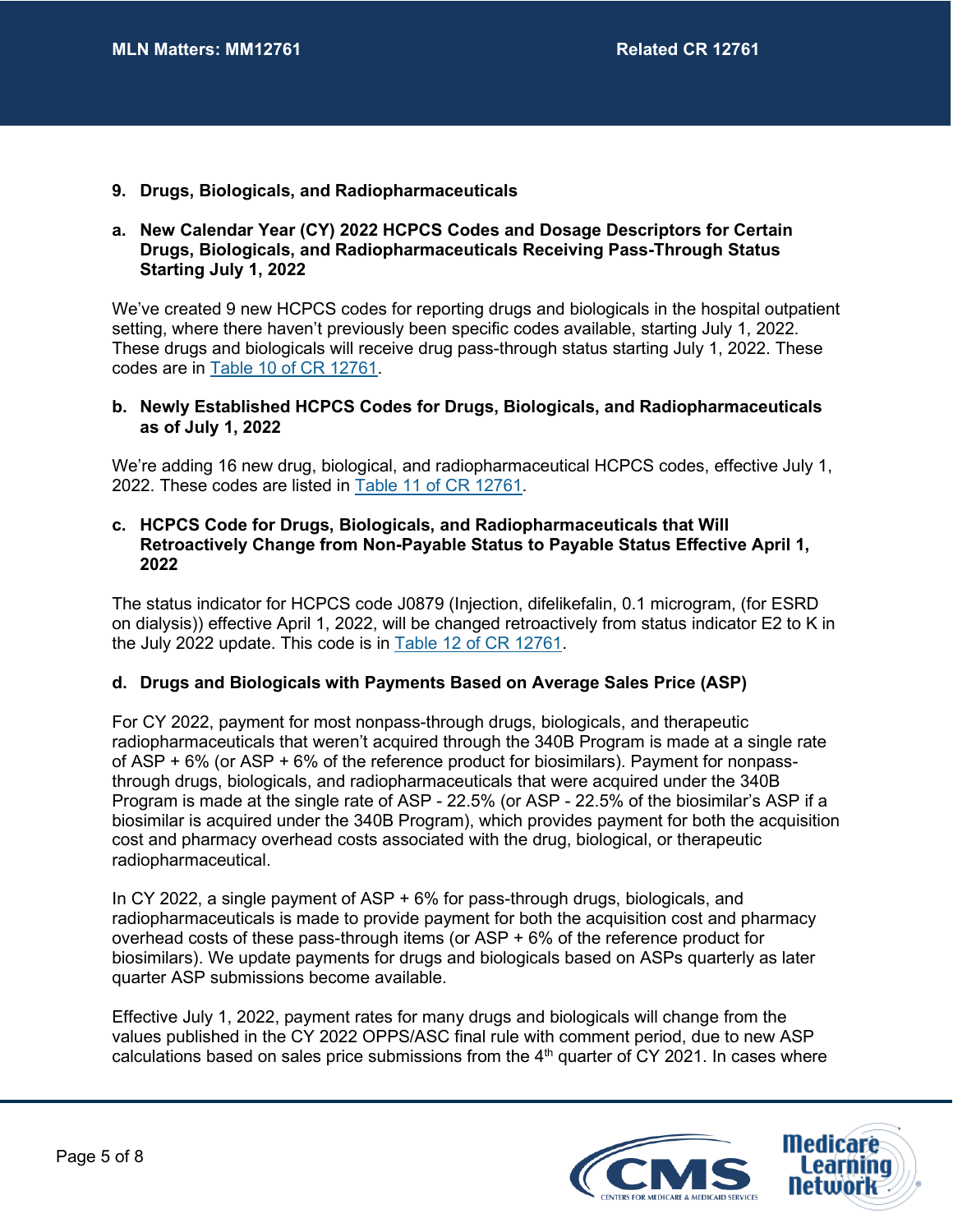adjustments to payment rates are necessary, changes to the payment rates will be incorporated in the July 2022 Fiscal Intermediary Standard System (FISS) release. We aren't publishing the updated payment rates in CR 12761. However, the updated payment rates effective July 1, 2022, are in the July 2022 update of the [OPPS Addendums A & B.](https://www.cms.gov/Medicare/Medicare-Fee-for-Service-Payment/HospitalOutpatientPPS/Addendum-A-and-Addendum-B-Updates)

#### **e. Drugs and Biologicals Based on ASP Methodology with Restated Payment Rates**

Some drugs and biologicals paid based on ASP methodology will have payment rates corrected retroactively. These retroactive corrections typically occur on a quarterly basis. The list of drugs [and biologicals with corrected payment rates](https://www.cms.gov/Medicare/Medicare-Fee-for-Service-Payment/HospitalOutpatientPPS/OPPS-Restated-Payment-Rates.html) will be accessible on the first day of the quarter.

You may resubmit claims affected by adjustments to a previous quarter's payment files.

#### **10. Skin Substitutes**

Payment for skin substitute products that don't qualify for pass-through status will be packaged into the payment for the associated skin substitute application procedure. For payment packaging purposes, the skin substitute products are in 2 groups:

- High-cost skin substitute products
- Low-cost skin substitute products

New skin substitute HCPCS codes are assigned into the low-cost skin substitute group unless we've pricing data demonstrating that the cost of the product is above either the mean unit cost of \$48 or the per-day cost of \$949 for CY 2022.

#### **a. New Skin Substitute Products as of July 1, 2022**

There are 3 new skin substitute HCPCS codes that will be active as of July 1, 2022. These codes are listed in Table 13 [of CR 12761.](https://www.cms.gov/files/document/r11457CP.pdf#page=25)

#### **b. Skin Substitute Products Reassigned to the High-Cost Skin Substitute Group as of July 1, 2022**

There are 4 skin substitute HCPCS codes reassigned from the low-cost skin substitute group to the high-cost skin substitute group as of July 1, 2022. The codes are in Table 14 [of CR 12761.](https://www.cms.gov/files/document/r11457CP.pdf#page=25)

#### **c. Skin Substitute Product Defined as a Powdered Skin Substitute Retroactive to January 1, 2022**

We revised HCPCS code A2004's descriptor retroactive to January 1, 2022, as we show in Table 15 [of CR 12761.](https://www.cms.gov/files/document/r11457CP.pdf#page=25) Since A2004 is no longer described as a graft skin substitute product for the period of January 1, 2022-June 30, 2022, the code isn't assigned to either skin substitute group retroactive to January 1, 2022, as we show in Table 16 [of CR 12761.](https://www.cms.gov/files/document/r11457CP.pdf#page=26)

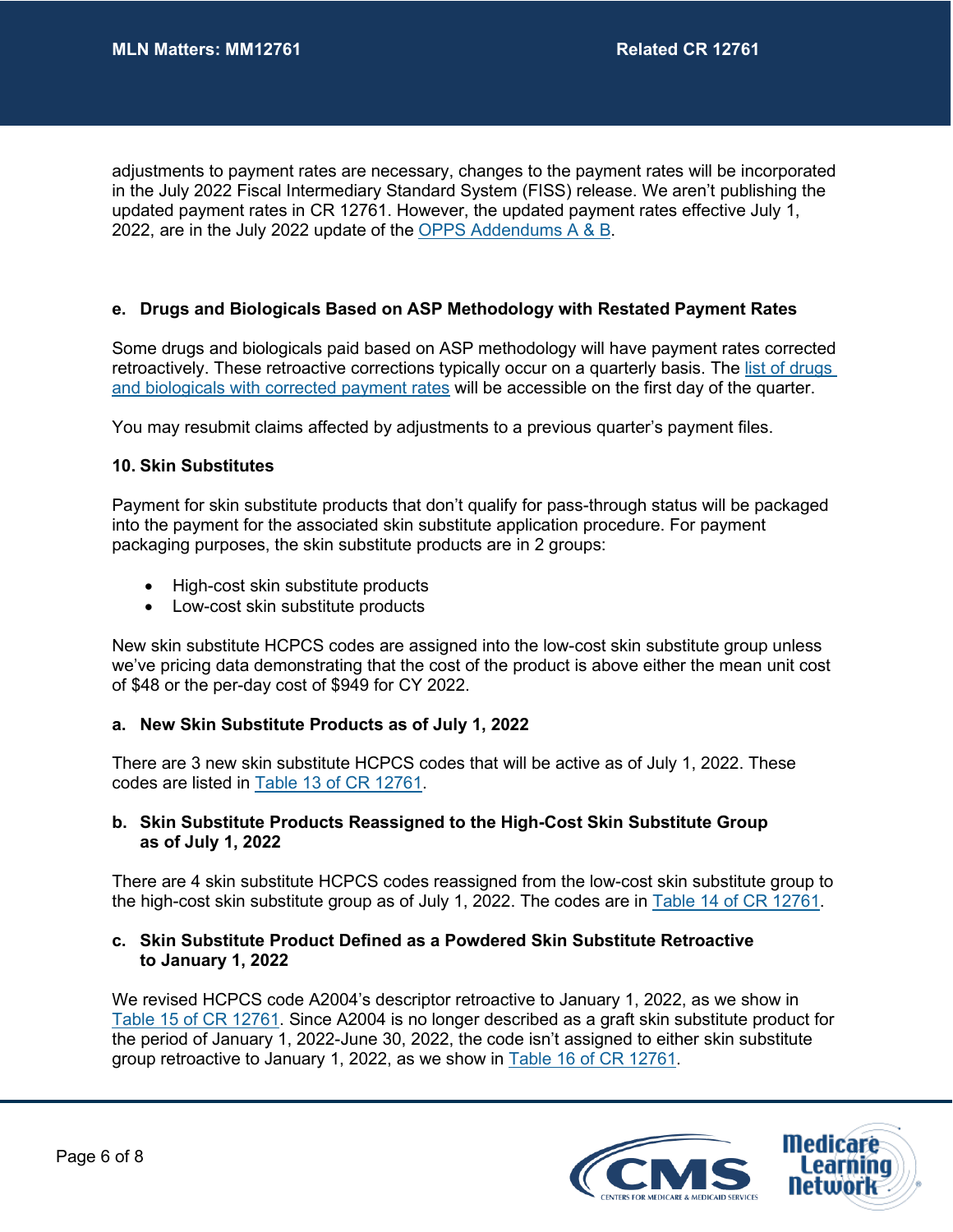#### **d. Skin Substitute Product Reassigned to the High-Cost Skin Substitute Group Retroactive to April 1, 2022**

The manufacturer of skin substitute product HCPCS code A2001 (Innovamatrix ac, per square centimeter) submitted a request before the development of the April 2022 OPPS quarterly update to have A2001 assigned to the high-cost skin substitute group. Because of an error, the request wasn't considered for the April 2022 OPPS quarterly update, even though we determined that skin substitute products assigned to codes A2001-A2013 could be payable in the OPPS starting April 1, 2022. So, we're retroactively assigning A2001 to the high-cost skin substitute group effective April 1, 2022, as we show in Table 17 [of CR 12761.](https://www.cms.gov/files/document/r11457CP.pdf#page=26)

#### **11. Coverage Determinations**

The fact that a drug, device, procedure, or service is assigned a HCPCS code and a payment rate under the OPPS doesn't imply coverage by the Medicare Program, but indicates only how the product, procedure, or service may be paid if covered by Medicare. MACs determine whether a drug, device, procedure, or other service meets all program requirements for coverage. For example, MACs determine that it's reasonable and necessary to treat the patient's condition and whether it's excluded from payment.

### **More Information**

We issued [CR 12761](https://www.cms.gov/files/document/r11457CP.pdf) to your MAC as the official instruction for this change.

For more information, [find your MAC's website.](https://www.cms.gov/MAC-info)

### **Document History**

| Date of Change | <b>Description</b>                                                                                                                                                                                                                                                                                  |
|----------------|-----------------------------------------------------------------------------------------------------------------------------------------------------------------------------------------------------------------------------------------------------------------------------------------------------|
| June 16, 2022  | We revised this Article due to a revised CR 12761. The CR revision<br>added some codes to table 1. The link to table 1 in this Article takes you<br>to the revised table 1. Also, we revised the CR release date, transmittal<br>number, and the CR web address. All other information is the same. |
| May 31, 2022   | Initial article released.                                                                                                                                                                                                                                                                           |

**Disclaimer:** Paid for by the Department of Health & Human Services. This article was prepared as a service to the public and is not intended to grant rights or impose obligations. This article may contain references or links to statutes, regulations, or other policy materials. The information provided is only intended to be a general summary. It is not intended to take the place of either the written law or regulations. We encourage readers to review the specific statutes, regulations and other interpretive materials for a full and accurate statement of their contents. CPT only copyright 2021 American Medical Association. All rights reserved.

Copyright © 2013-2022, the American Hospital Association, Chicago, Illinois. Reproduced by CMS with permission. No portion of the AHA copyrighted materials contained within this publication may be copied without the express written consent of the AHA. AHA copyrighted materials including the UB-04 codes and descriptions may not be removed, copied, or utilized within any software,